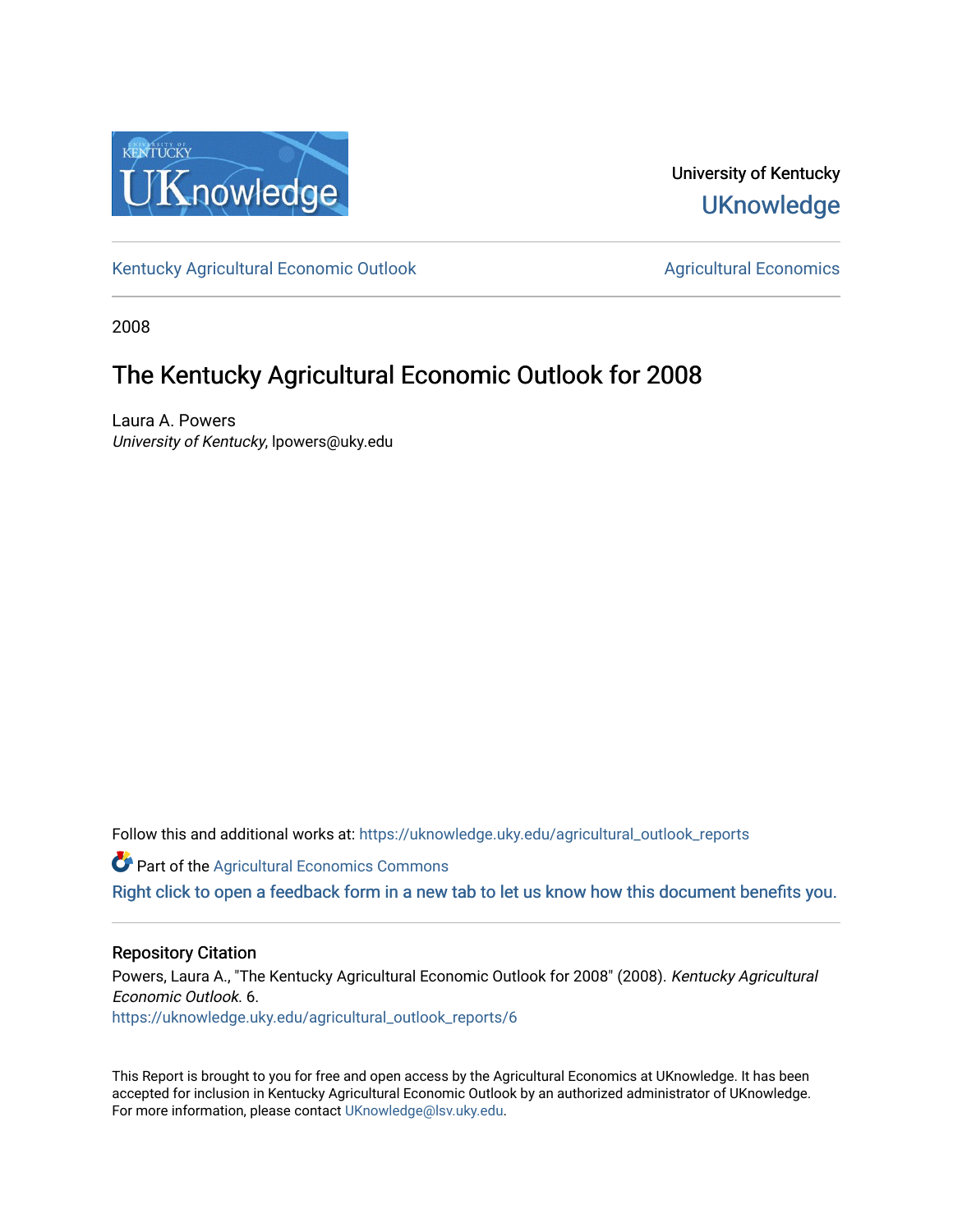# UK COOPERATIVE EXTENSION SERVICE

## **The Kentucky Agricultural Economic Outlook for 2008**

edited by Laura Powers



#### **Kentucky's Agricultural Economy**  *Larry Jones and Will Snell*

**2007 Review:** 2007 in the aggregate was another good year financially for Kentucky agriculture with farm cash receipts totaling an estimated (UK estimate) \$4.22 billion, a record amount! This record occurred despite the fact that a late spring freeze hurt the horticulture industry and the well-publicized drought resulted in lower crop yields around the state. Livestock receipts led the way at over \$3 billion representing a 10.9% increase. Significant gains were registered in equine, cattle and calves and poultry. Most of these gains were due to continued strong prices. Cattle receipts were higher, in part, as some were sent to market due to poor pasture conditions. Crop cash receipts totaled \$1.215 billion, down 6.5% over year earlier levels and certainly the drought played a major role in the decline. Corn cash receipts, however, were up more than 35% reflecting significant increases in acreage planted over the previous year coupled with higher prices. The fruit crop was severely damaged by the late spring freeze, but vegetable crop cash receipts increased more than 15% to \$23 million. Collectively, poultry, cattle and calves

and equine enterprises represented more Despite projected record farm cash receipts, than 62% of total farm cash receipts in 2007. Equine continued to be the largest enterprise with cash receipts exceeding \$1.1 billion.

Kentucky net farm income in 2006 was the third highest on record at \$1.7 billion, following the record \$2.1 billion in 2005 according to the U.S. Department of Agriculture. We expect 2007 net farm income to remain relatively strong in response to record cash receipts. However, net farm income levels have been dampened by drought, declining government transfer payments and higher production expenses.

**2008 Outlook:** Assuming normal growing conditions and no major disease outbreaks, farm cash receipts in 2008 are expected to set an all-time record of \$4.294 billion! During the past several years rising cash receipts were primarily due to stronger livestock receipts. Next year, however, we expect crop receipts to be up 12% while livestock receipts to decrease 2.4%. The crop receipt forecast is based on what we hope will be more normal growing conditions.

**Kentucky Farm Cash Receipts 0 500 1000 1500 2000 2500 3000 3500 4000 4500 5000 1980 1982 1984 1986 1988 1990 1992 1994 1996 1998 2000 2002 2004 2006 2008 F Million Dollars**  $Total$  - Livestock - Crops

we do not expect record net farm income as higher cash receipts will be offset by lower government payments and higher input prices, but net farm income will be very strong by historical standards. Farm balance sheets (on average) continue to be very strong. Major factors to monitor in the farm economy in 2008 (beyond weather and disease) will be energy prices, the continued fallout from the sub-prime mortgage market and the Doha round of trade negotiations. In addition the nature of the final farm bill remains unclear as it has yet to be approved in Washington D.C.

#### **Tobacco Will Snell**

**2007 Review:** The value of the Kentucky tobacco crop may have declined to around \$300 million in 2007 as Kentucky tobacco farmers experienced a very challenging growing and curing season, constraining opportunities for further expansion in tobacco income in the early post-buyout era. Both burley and dark tobacco acreages increased in response to emerging demand opportunities, but below average yields resulted in smaller crops. Labor costs and availability remained a concern, but workers were reportedly more accessible than in 2006. Poor early curing conditions resulted in a below average quality burley crop which will likely lead to lower prices for the 2007 crop. Burley disappearance (use) remained relatively strong in 2007 as reduced burley supplies worldwide, coupled with a declining U.S. dollar boosted U.S. burley exports to more than 200 million pounds. Burley imports were lower in 2007, enabling domestic U.S. burley use to stabilize around 100 million pounds, despite lower U.S. cigarette production/ consumption. Dark tobacco use continued to see gains in response to growing snuff consumption and the entrance of cigarette manufacturers into the dark tobacco market.

**2008 Outlook:** Tight burley supplies and emerging opportunities in the dark tobacco sector will once again likely result in tobacco companies asking Kentucky tobacco farmers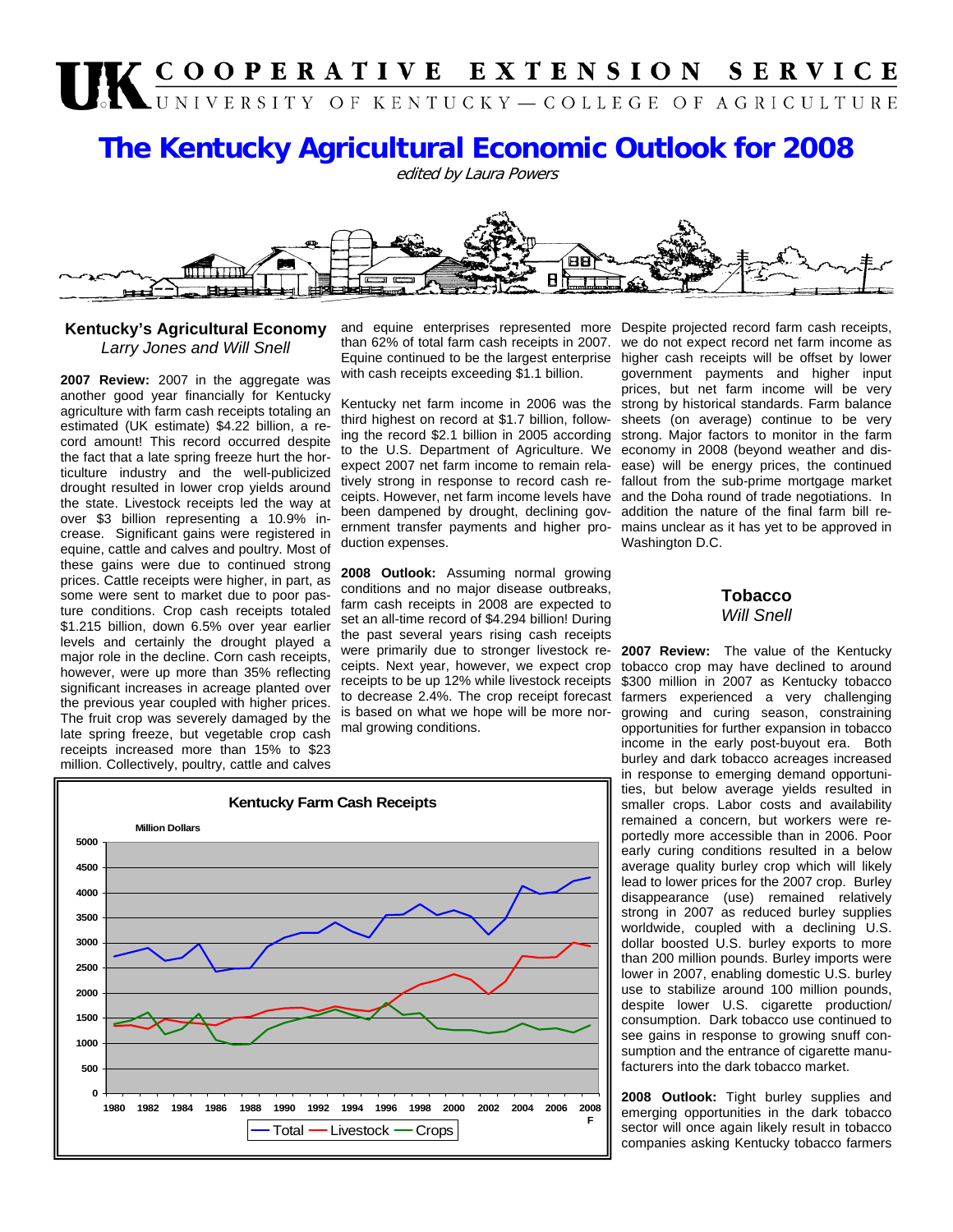to plant additional burley and dark acres in 2008. After several challenging growing seasons, coupled with increasing costs of production, the contract price incentives offered by the companies will be very critical in determining the acreage response. In addition to price expectations, labor supplies, infrastructure investments, and the confidence/trust remaining tobacco farmers have in the companies in an era of no safety nets will ultimately determine how Kentucky farmers will respond to this opportunity. Despite relatively high forecast grain prices, tobacco production will continue to shift west in Kentucky, but look for dark tobacco to account for a larger percentage of the tobacco expansion in this area. Favorable growing conditions, confidence in the labor supply, and a combination of acceptable production/price incentives could boost the value of tobacco production in Kentucky to approach \$350 million in 2008.

#### **Grains**  *Kenny Burdine*

**2007 Review:** Weather presented incredible challenges for Kentucky grain producers in 2007 as a late spring freeze and summer drought, affected the corn, soybean, and winter wheat crops. Prices for all grains have been strong and have only become stronger since harvest time. It is frustrating to think what an incredible year this could have been for grain producers if weather had been more favorable.

At the national level, the big story in 2007 was the huge shift in acreage towards corn production. A 22% increase in harvested acres will make this the largest corn crop ever produced. Current estimates put the much of the run up in soybean prices since 2007 corn crop near 13.2 billion bushels, making the massive 2004 crop look small. The increase in production will exceed the Kentucky soybean yields have been highly increase in use and has analysts projecting a larger carryover for the 2007 / 2008 marketing year.

Kentucky saw an even larger shift in production as harvested corn acres in the bluegrass and lower yields, Kentucky's 2007 bean crop state are likely to be up by more than 30%. The Easter freeze may have played an addi-



age will more than offset this, resulting in a sizeable increase in Kentucky corn production.

The soybean situation is much the opposite. U.S. producers harvested almost twelve biltime. Fewer acres, coupled with slightly lower yields has 2007 soybean production However, total use was basically steady, suggesting very tight soybean supply levels for the upcoming year. This has explained projected to be above 15%. summer.

variable, but are generally much lower than in 2006. USDA is currently estimating Kentucky's bean yield at 27 bushels per acre, which is down from 44 bushels the previous year. When considering both fewer acres will be about half of what it was in 2006.

were sacrificed and planted in corn. Yields in about 25% in 2007, largely due to the Easter the state are expected to be down by more freeze that devastated many winter wheat than 10%, but the massive increase in acre-crops. Many were not harvested, and either corn or full-season soybeans were planted. Those wheat crops that were harvested generally saw lower yields as a result of the freeze. Kentucky wheat production was down 46% from 2006.

lion fewer acres of soybeans in 2007 as **2008 Outlook:** As mentioned earlier, 2007 prices were clearly favoring corn at planting marked an incredible production shift towards looking about 19% smaller than in 2006. The shift was large enough to build a little corn across the U.S., as the planting time price ratio clearly favored corn production. cushion into the corn market. Stocks-to-use for the 2007 / 2008 corn marketing year is

> The soybean balance sheet tells much the opposite story. Carryover soybean stocks are projected to be near 200 million bushels and around 7% of total use. Given this contrast, soybeans will be trying to buy back some acreage in 2008. A relatively tight wheat supply is also a factor as wheat will also be competing for those acres.

tional role here as many winter wheat acres Kentucky's harvested wheat acres fell by room for additional soybeans and wheat. In Given these differences, it appears very likely that corn acres will decrease in 2008, making many places, including Kentucky, soybeans are also logical in the crop rotation coming off last year. As of mid-November new crop futures prices for corn and soybeans were trading at a price ratio of 2.4 to 1. This type of ratio clearly favors soybeans and should be sufficient to buy back considerable acres.

> Still, the increase in corn utilization is expected to continue as more ethanol plants are expected to come online. Exports are also likely to play a positive factor in most all agricultural markets as a weak dollar effectively reduces the real prices of our exports to importing countries. Although markets are

| 2007 Kentucky Grain Production |                         |                        |                         |
|--------------------------------|-------------------------|------------------------|-------------------------|
|                                | <b>Harvested Acres</b>  | <b>Estimated Yield</b> | <b>Total Production</b> |
|                                | $(1,000 \text{ acres})$ | (per acre)             | $(1,000$ bushels)       |
| Corn                           | 1,360                   | 129 bushels            | 175,440                 |
|                                | (+31%)                  | $(-12%)$               | $(+16%)$                |
| <b>Soybeans</b>                | 1,075                   | 27 bushels             | 29,025                  |
|                                | (-22%)                  | (-39%)                 | (-52%)                  |
| Wheat                          | 240                     | 51 bushels             | 12,240                  |
|                                | (-25%)                  | (-28%)                 | $-46%$                  |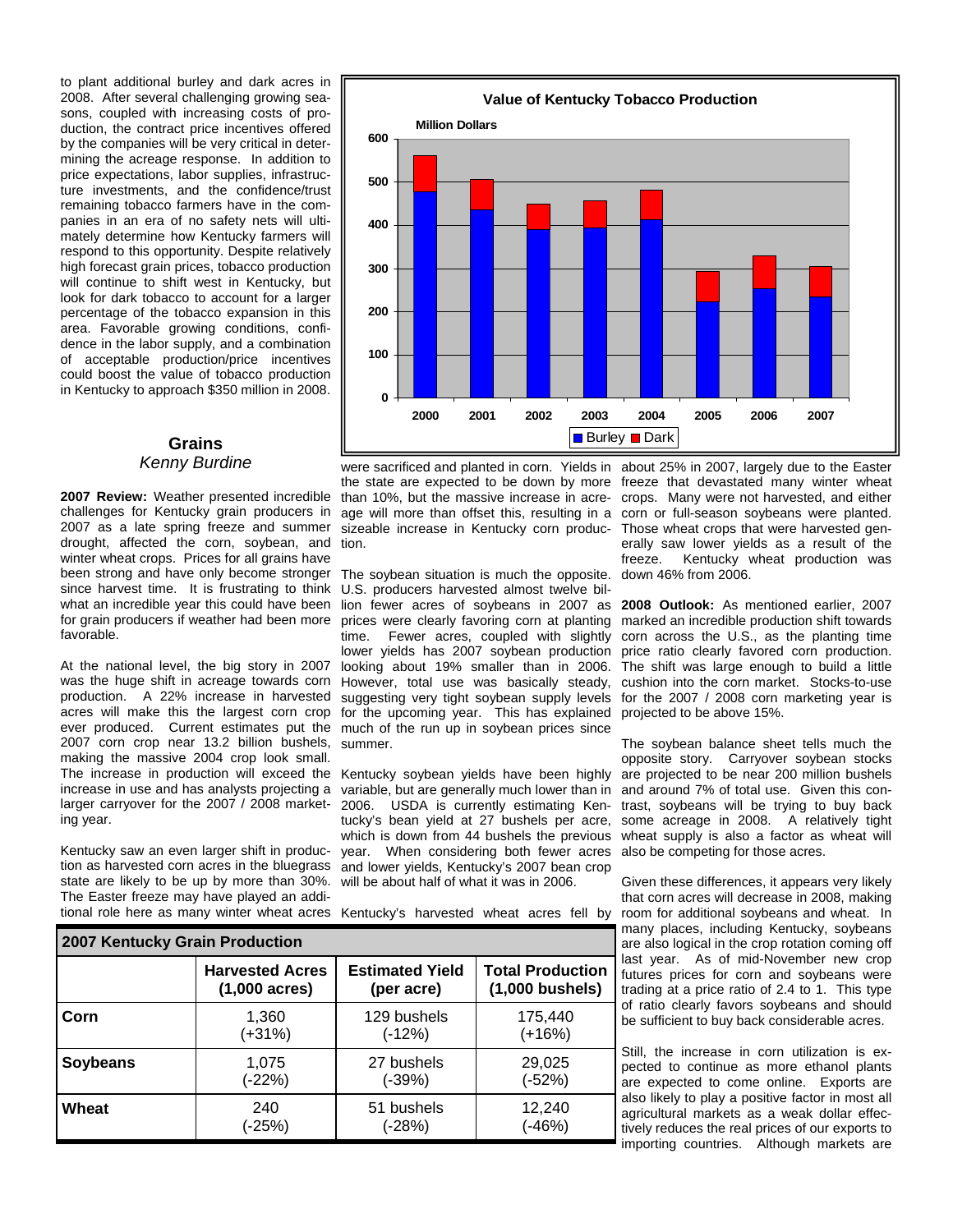likely to be very volatile, 2008 should be a profitable year for grain producers. Hopefully, weather will be more accommodating in Kentucky.

#### **Livestock and Meats**  *Lee Meyer*

**2007 Review:** Meat production was expected to increase a couple of percentage points in 2007 as strong prices encouraged more production. But that didn't happen as tight grain prices rippled through the meat industries. Per capita meat consumption declined back to the lowest level in four years.

Retail meat prices have been up across the board. While beef prices started the year down from the 2006 level, they started rising in March and were as much as 8% over the year earlier level for the remainder of the year. Retail pork prices are also up, but at a more modest 2%. Chicken prices didn't change much during the first half of 2007, but since May have increased about 7%. Turkey, which composes only eight percent of total meat consumption, exhibited a 9% jump in retail prices.

Cattle: Cattle prices were a pleasant surprise for producers in much of 2007. Slaughter cattle supplies have been tight, and so prices were expected to be at high levels. Slaughter cattle prices will end 2007 with an average in the low \$90s, about \$6 higher than in 2006. This will be a new record, slightly above the previous record high level of \$88 in 2005.

While slaughter cattle prices were expected to be high, feeder cattle prices had been forecast to drop because of the high cost of corn. But, as corn price moderated and slaughter cattle prices hit high levels, feeder cattle prices came along for the ride, and will end 2007 better than expected. Kentucky prices for yearling steers were only slightly lower than 2006, however calf prices were about \$6/cwt. lower, ending the year about \$110/cwt. Part of the reason for the lower Kentucky calf price was the drought. As pastures dried up, farmers sold calves earlier and at lighter weights than usual. The glut of early sales hurt mid summer prices. Prices at the end of the year were actually higher than in 2006.

Hogs: The swine enterprise continues to evolve. Independent producers continue to find markets and contract production is expanding. According to a University of Missouri study, less than 10% of the hogs in the U.S. are sold on an open market, and Kentucky is probably no different. Most producers will not complain about most of 2007. The industry put three percent more product on the market, yet prices held stable, averaging that went to market last year. about \$48/cwt. (carcass) for the year. The



favorable.

Sheep and Goats: Small ruminant enterprises have found a place in Kentucky. Both sheep and goat markets have been favorable. The national average lamb price increased about 12% from the 2006 level as production dropped slightly. For goats, slaughter was up about 11% for the first half of 2007 but prices still increased about \$7 per cwt. For both goats and sheep, about half of the U.S. consumption is imported, reducing the impacts of changes in domestic production levels. And, at the small consumption levels, (less than one pound of each per person annually), much of the production is sold directly to consumers.

Poultry: Broiler prices were up dramatically in 2007, over 20% on slightly lower production. Not all of that was converted into profit, as much higher feed costs raised production costs extensively. Exports continued to be an important destination for U.S. broiler production, accounting for 15% of the U.S. production. And importantly, exports balance out the preferences for cuts, with white meat going to domestic destinations and dark meat going to foreign consumers.

2008 Outlook: Cattle: The impacts of the 2007 drought are going to impact Kentucky producers into 2008 and beyond. Costs are much higher due to the prices of hay and other feedstuffs. And, revenues are going to be down due to lower pregnancy rates and the need to hold heifers to replace the cows

bled as slaughter pushed the processing of cattle outside of feedlots, beef production capacity to its limit. Plants had to open on will be steady to slightly lower this year. If Sundays to keep up with production, and that exports continue to expand, there will be less only happens when packer margins are very beef on the domestic market. Slaughter cattle prices are likely to average near the record 2007 levels. There is a tendency to worry about weakening demand and reaction to high retail prices, and these worries could result in weaker-than-expected slaughter cattle prices.

> When beef supplies are tight, the profit in the industry tends to shift toward the cow-calf level. As long as feed costs do not take a significant jump, 2008 could be a good year for feeder cattle sellers. The wildcard continues to be feed costs. A bad corn planting season could reduce feeder cattle prices by 10% or more.

> The positive sides are the total beef supply, meat demand and expected prices. It is likely that total beef cow numbers in the January 1, 2008 USDA cattle inventory report will be down slightly. With cow numbers down in the drought-impacted south, significant increases in total cattle supplies are several years down the road, making investments in cows a reasonable business decision.

> Hogs: Once the industry gets through the winter of 2007-08, it is set for a good year. Production is expected to be up about 2%, but part of that will go to increased exports. Prices are predicted to average near \$65/cwt. for 2008, about \$50 on a carcass basis. Prices for the traditionally high summer months could hit the low \$70s. So, while production costs are higher, the industry is expected to be profitable for most of 2008.

problem was late in the year, as prices tum-With fewer cattle on feed, and a tight supply Sheep production is expected to continue its Sheep and Goats: Little is expected to change for the small ruminant enterprises.